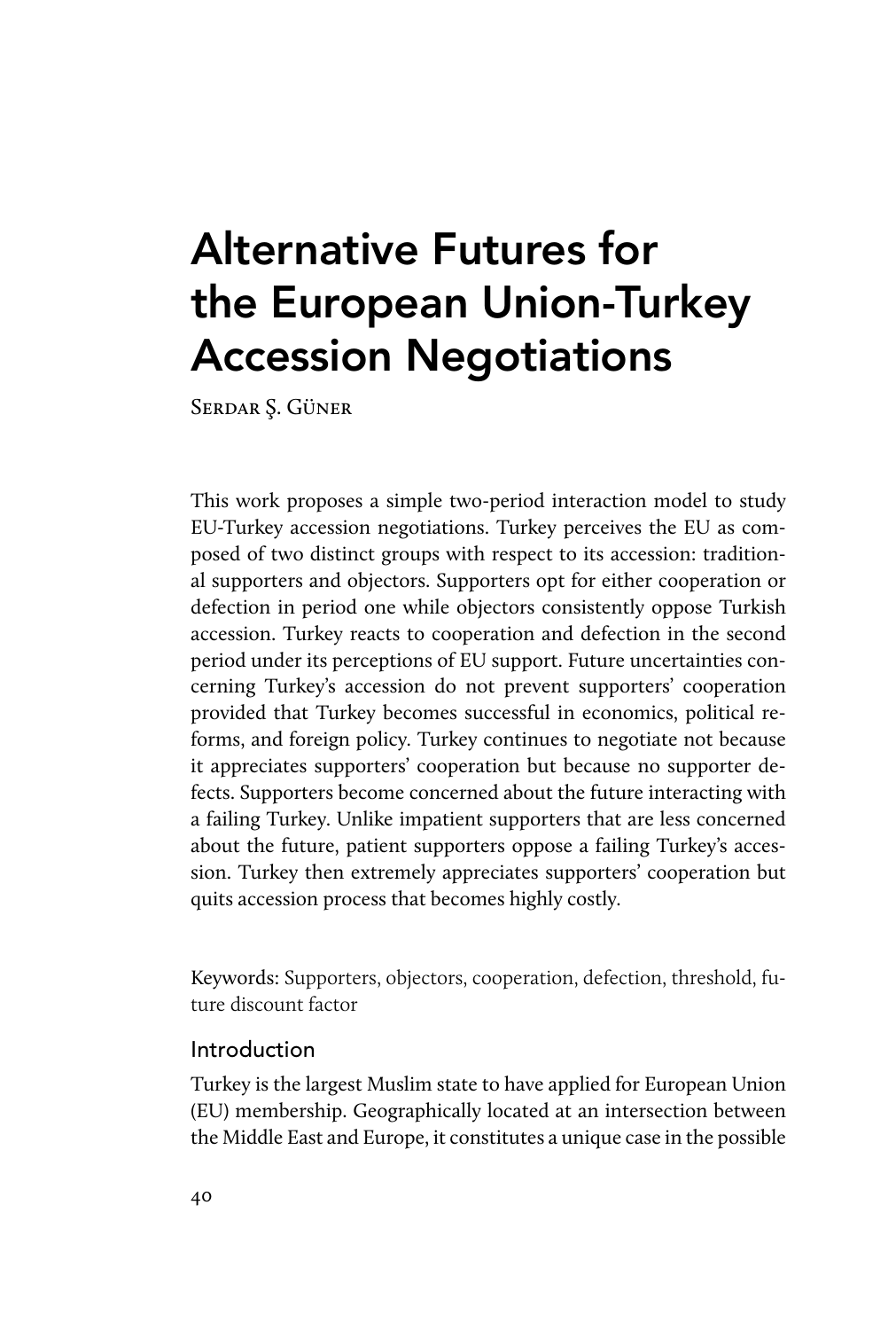enlargement of the EU. However, after almost five decades of bargaining and negotiations, Turkey suspects that the EU members do not genuinely seek its accession.<sup>1</sup> It perceives the EU as divided over its membership by receiving support from some EU members and observing Franco-German proposals of privileged partnership (PP) instead of membership.2

A better understanding of Turkish accession to the EU helps us think about how intermingling cultural-religious differences affect international interactions. A rejected Turkey could cease taking steps toward adjustment with European norms and democratisation; a move that could socially and politically destabilise the periphery of the EU. Rejection could even support the "clash of civilizations" thesis and demonstrate that political-economic blocs can emerge in terms of religious and cultural fault lines.<sup>3</sup> In that respect, the fate of Turkish accession constitutes an outstanding example for world politics.

That said, two recent developments must be taken into account. First, Turkish foreign policy recently shifted and has become more independent in terms of diverting priorities away from Turkey's traditional Western orientation and connections. Second, Turkey has economically propelled and is now situated among the largest economies in the world; a point made more prominent as financial difficulties continue to threaten Europe's common currency and pose formidable problems for some members such as Greece. These developments certainly affect EU members' incentives in supporting Turkey.

This work argues that, in an interactive context, Turkish success in three domains, namely: economics, democratic reforms, and foreign policy, play a major role in the level of support Turkey receives from the EU. I argue that Turkish successes prevent the impact of future concerns on cooperative policies of traditional supporters of Turkey. However, a successful Turkey becomes bolder in negotiations unlike a failed one. Turkish failures trigger EU concerns about the future of Turkey's accession process and defections in turn. Turkish tendency to quit negotiations then increases. Thus, the blend of European and Turkish incentives to cooperate and defect paints complex interactions under Turkish successes and failures.

The next section describes European and Turkish perceptions. The second outlines assumptions on preferences and interactions. The third briefly discusses how Turkish successes and failures in economics, domestic reforms, and foreign policy affect EU members' prefer-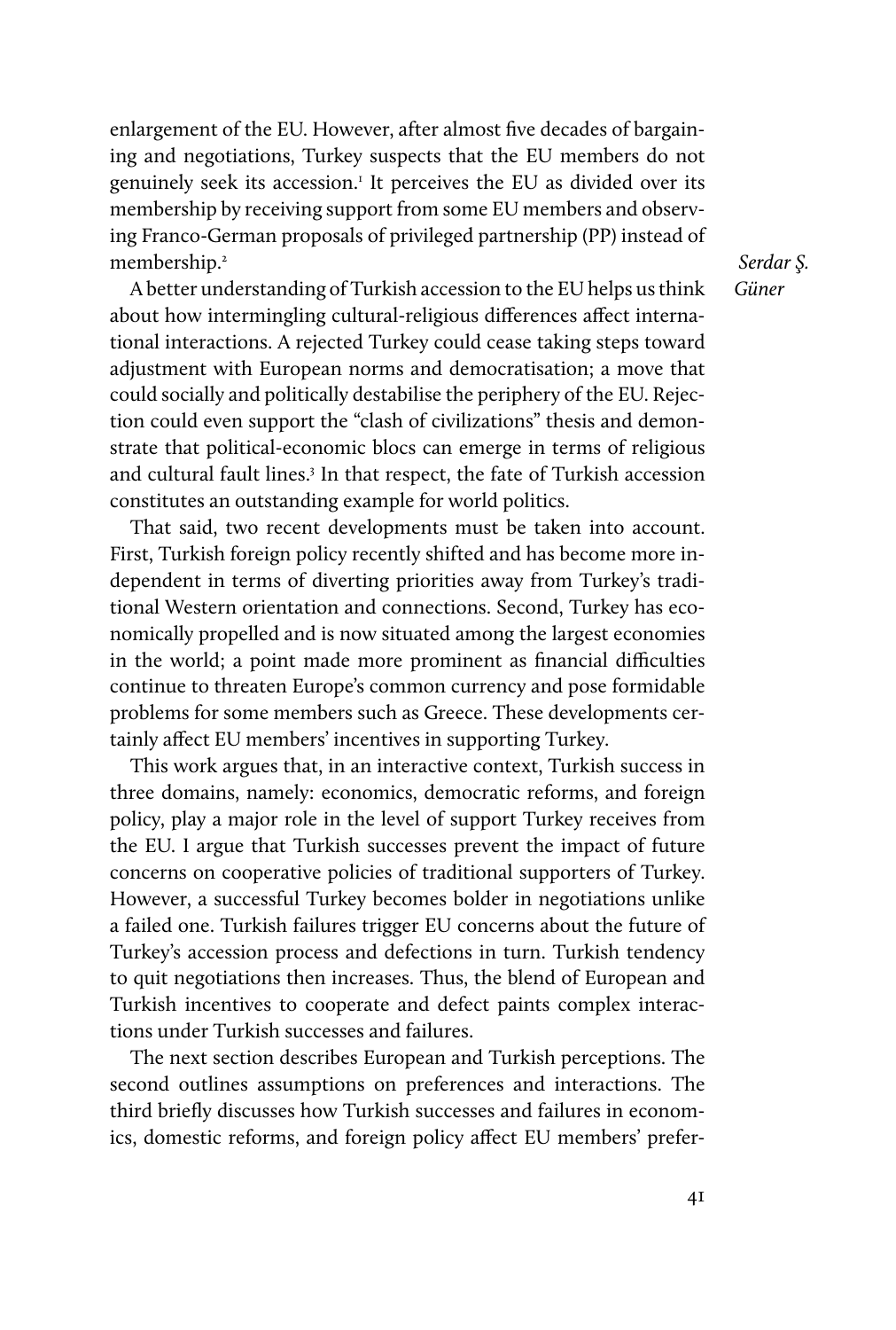ences for cooperation and defection. The fourth offers three alternative interaction paths for the future. The last section concludes this work while the appendix contains two basic deductions with respect to EU and Turkish actions.

*cejiss 2/2013*

## Mutual Perceptions

Turkey's culture, large, predominantly Muslim population, its history of interactions with European countries – going back centuries – and its geographic location generate EU perceptions of Turkey as a non-European country and produces hostile European beliefs and discourses with respect to Turkey's candidacy. The overwhelming majority of Europeans believe that Christian Europe must be protected from Muslim Turks and that Turkey represents an identity that largely differs from theirs.<sup>4</sup> Therefore, there exist multiple cognitive and discursive factors working against Turkish accession.

The evidence of adverse European perceptions is abundant. The French rejected the draft EU constitution in a 2005 referendum because they feared the new constitution would make Turkish accession a likely prospect. French leaders like Valéry Giscard d'Estaing and Nicolas Sarkozy, German Prime Minister Angela Merkel, and Dutch Leader Geert Wilders argue that Turkey should never have a chance to become an EU member. In addition, EU governments cannot discard citizens' opinions easily.5 As a result, Turkish accession faces formidable public and political opposition.

Turkish leaders, in turn, believe that their country is segregated in terms of religious and cultural differences. Recent polls conducted in Turkey exposed Turks' beliefs of the European use of double standards with respect to their country's membership. Turkish citizens do not believe their country will become an EU member.6 The length of the accession process, the EU enlargement spanning the accessions of the Republic of Cyprus, Central and Eastern European applicants, and proposals of PP produce Turkish distrust and suspicion.7 Moreover, Turkish leaders and citizens suspect that the EU negotiates to create a neighbour sharing European norms but not to integrate it. The rationale is that Turkey, having improved conditions in human rights, civil-military relations and minority rights, is preferable to Turkey having not accomplished reforms in these areas.<sup>8</sup>

Turkey began its interaction with the EU – the European Economic Community at that time – in 1959 with the aim to join the organi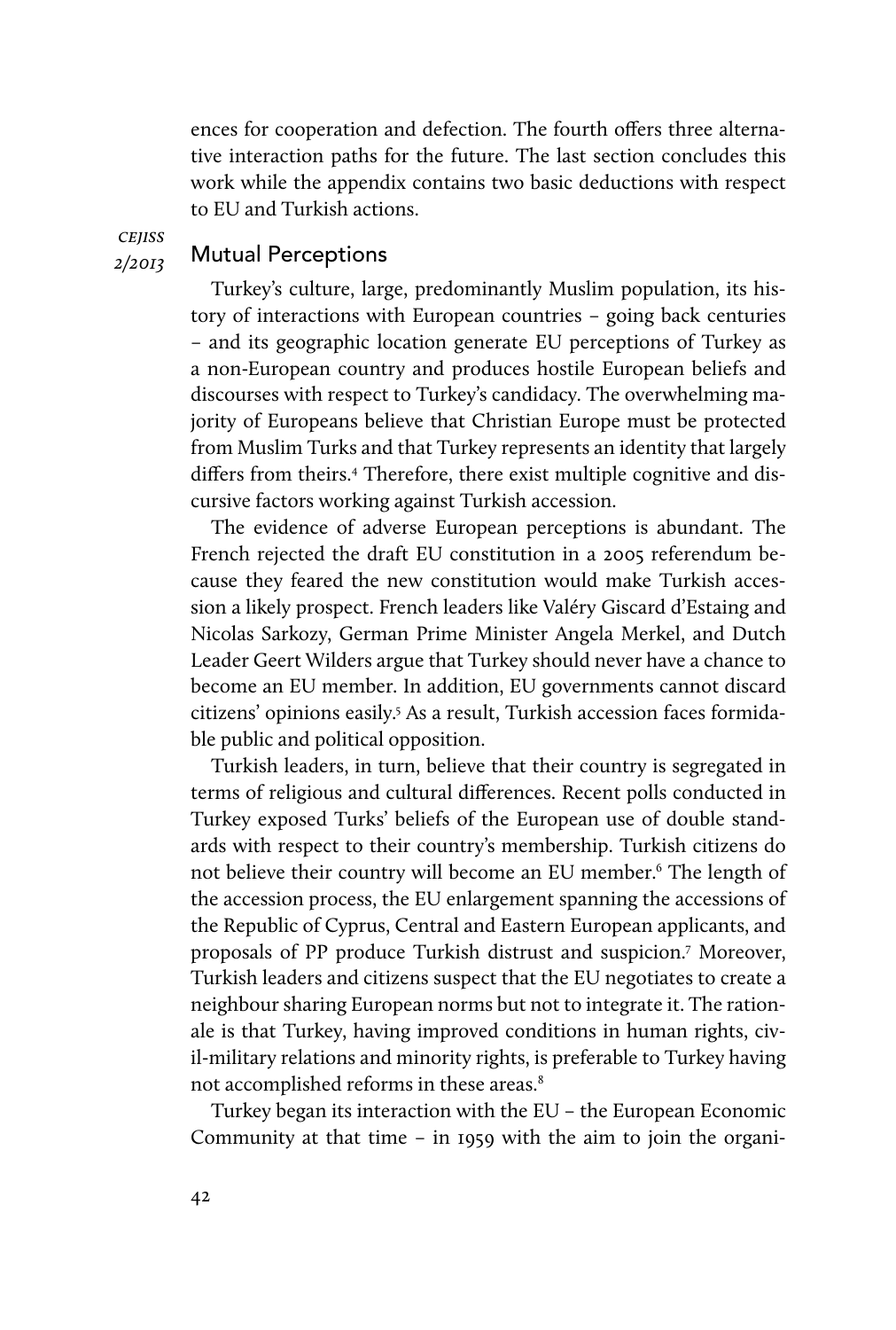sation. It became an associate member by the Ankara Treaty of 1963. Turkey, the only candidate country that signed a customs union agreement with the EU, still strives to become an EU member. The length of the process is staggering; it covers both Cold War and post-Cold War periods, and Turks' patience is wearing thin. The more the accession drags, the more Turks believe that the EU is politically hypocritical. Turkish enthusiasm for EU membership accordingly wanes.9

The recent EU enlargement strengthens Turkish perceptions of European double standards and non-existence of scales in measuring a candidate's performance to become a member. The acceptance of a new member is rooted not in the fulfilment of Copenhagen criteria but in EU members' power, that is, EU members' interests and ability to influence the accession process. Indeed, there exists no precise measure to quantify the ripeness of economic and political conditions prevailing in the candidate country. To illustrate, Greece became a member in 1981 while it was negatively evaluated in 1976. In contrast with Turkey, some former Communist Bloc countries became members less than two decades after the dissolution of the Soviet Union. Hungary and Poland became EU members in 2004; Bulgaria and Romania waited just three more years for full accession. In short, the fulfilment of the Copenhagen criteria is not a sufficient, but a necessary, condition for accession.10

Turkish misperceptions about the EU became deeper with the accession of the Republic of Cyprus in 2004.11 The island has been divided since 1974 and constitutes one of the oldest unresolved international conflicts. When the UN formulated the Annan Plan to unify the island, unlike Turkish Cypriots, Greek Cypriots voted against it. Yet Greek Cypriots became EU citizens just a week later. There is a claim that the customs union agreement between Turkey and the EU was made possible by a promise from the EU to Greece about starting accession negotiations with Cyprus; otherwise Greece would have vetoed the agreement.<sup>12</sup> Hence, the admission of the Republic of Cyprus as an EU member exemplifies the Greek veto as an extortionate threat first formulated by Thomas C. Schelling.13

Presently, one of the most substantial obstacles to Turkish accession remains Turkey's non-recognition of the Republic of Cyprus, and, as a consequence, Turkey's denial of its ports to Cypriot trade.14 Cyprus is responsible for many frozen chapters in accession negotiations; only one out of 35 chapters is negotiated and closed.15 Greece and Cyprus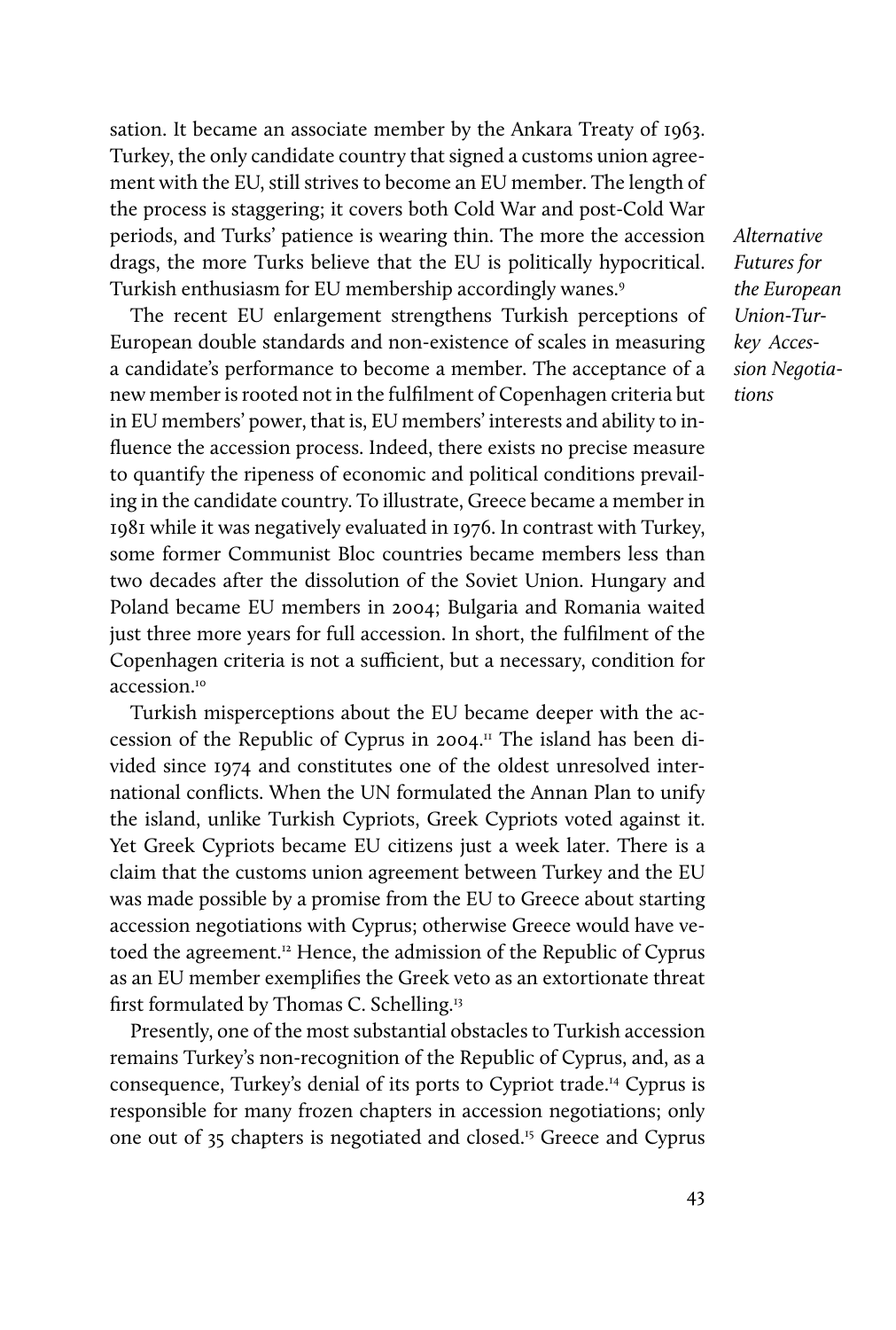both declared their support for Turkey in its EU membership quest. Yet they also stepped-up their own conditions for a successful process: Turkey's diplomatic recognition of the Cyprus Republic, Turkish acceptance of Greek Cypriot trade at its ports and the withdrawal of Turkish troops from Cyprus. Unfortunately, no Turkish government can fulfil these conditions unless significant Greek and Cypriot concessions and incentives are provided.

Franco-German proposals of PP exacerbate Turkish beliefs further. No other candidate – besides Turkey – faced the PP proposal formulated by German Christian democrats in 2002. The proposal was then supported not only by Austria, Germany, and France but also by the Czech Republic and Denmark.<sup>16</sup> Interestingly, even the proponents of the proposal do not agree about its content.17 Turkey, as a "privileged partner" would have no rights to be part of EU decision-making processes; it would only have an observer status Turkey already occupies. Hence, the implications of the PP proposal are not clear enough.

Moreover, there is uncertainty about whether Turkey can join the EU in the foreseeable future. The Turkish accession process is open ended. Turkey might still not achieve its full membership goal even if it successfully conducts all reforms needed to fulfil the Copenhagen criteria.

Turkey did not abandon its desire to become an EU member. The Justice and Development Party (known under AKP, its Turkish acronym), in power since 2002, is of a moderately Islamic political tendency. One might expect that such a party would oppose Turkey's EU membership. However, the AKP continued to spend efforts for the accession, perhaps because an EU membership can strengthen religious actors through higher democratic norms and wider freedom.<sup>18</sup> In fact, Turkish Prime Minister Recep Tayyip Erdoğan rejects PP status and affirms that Turkey continues to negotiate with the final goal of becoming an EU member. Turkey will not be encrusted in the Western world without an EU membership indeed.<sup>19</sup> Thus, Turkish preference to finalise its European status has strong bases.

#### Interactions

Turkey perceives the EU as roughly composed of two groups with respect to its membership bid. Some EU members such as the UK, Sweden, Italy, and Spain encourage and cooperate with Turkey by issuing declarations of strong support while they recognise the existence of

*cejiss 2/2013*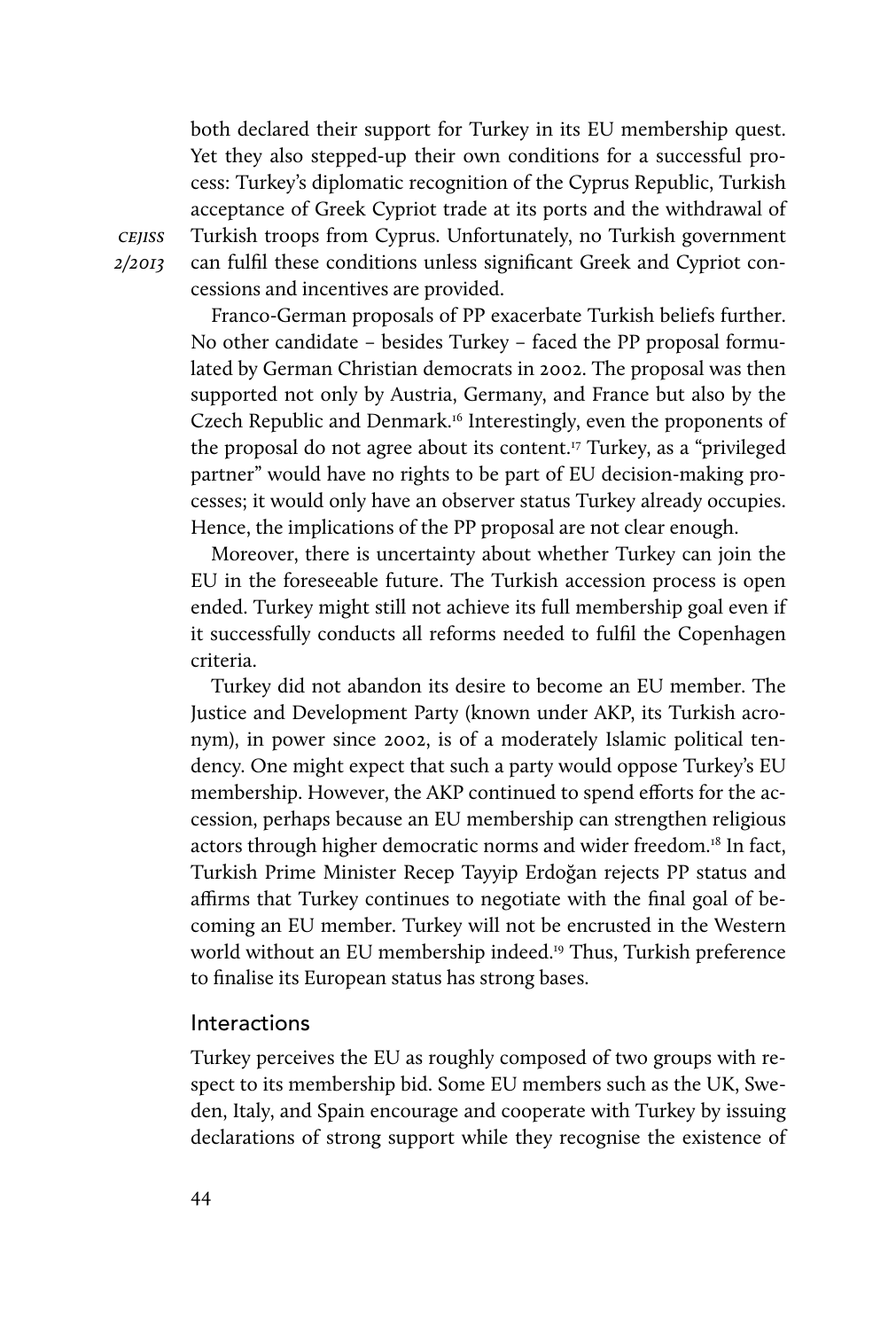multiple obstacles. They indicate that Turkish membership is not a sure prospect; negotiations are open-ended and will take a long time. These countries are qualified as supporters and their behaviour as cooperation. Some EU members such as France and Germany firmly oppose Turkey's accession by openly declaring that Turkey has no place in Europe and that Turkey should instead accept a position of privileged partner. These countries are qualified as objectors and their behaviour as defection in turn.

This work simplifies EU-Turkey accession negotiations as if it consists of two periods. In the first period, supporters and objectors move by choosing between defection and cooperation. Turkey moves in the second period under its perceptions of a divided EU. Turkey reacts to cooperation by continuing negotiations but withdraws given defection. How would supporters, objectors, and Turkey interact under these rules? An answer comes through the distinction between present and future payoffs.

Future payoffs represent lesser values compared to present ones, as an uncertain future weighs less than the present.<sup>20</sup> A discount factor represents future evaluations of payoffs. The factor ranges between zero and one and scales second-period payoffs down. If the factor is close to one, its multiplication produces a second-period payoff which is almost equal to the present one. As a consequence, the future becomes nearly as valuable as the present. If it is close to zero, second-period payoffs become smaller; future does not matter to a high extent. To summarise, lower discount factors that are close to zero mean that the future is relatively unimportant while higher factors that are close to one imply that the future is important and cast a shadow upon present interactions.

Germany and France do not act like supporters.<sup>21</sup> They always defect in the first period. Turkey quits in the second period as a reaction to defection. Thus, objectors gain the present value of defection and the future value of Turkish exit from the process. If supporters cooperate in the first period, Turkey does not quit in the second period and continues to negotiate. Consequently, supporters obtain present and future values of having Turkey in track for EU accession. If they defect, they gain the present value of defection and the future value of Turkish exit similar to objectors. Would supporters defect or cooperate? The answer depends on supporters' preferences and evaluations of the future.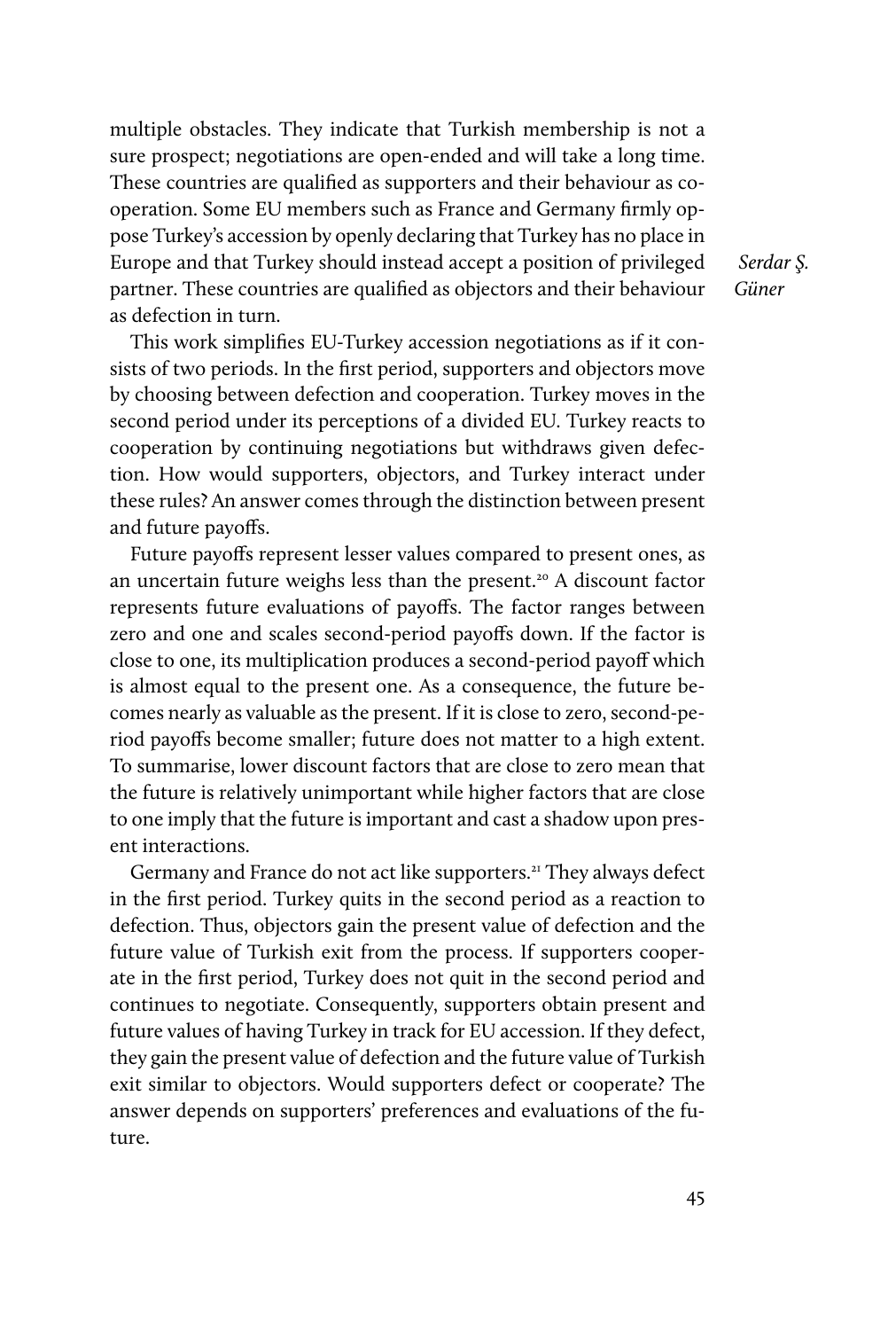Objectors' preferences are fixed: future evaluations do not transform them. As to supporters, they can be assessed as preferring cooperation the most. The assumption leads to the strategically trivial result of supporters' constant cooperation. Consequently, the EU consists of two groups such that one cooperates and the other defects. No strategic uncertainty can affect EU policy towards Turkey's accession: interactions remain the same all the time, as future evaluations do not transform cooperators' preferences similar to objectors. No room for change exists in EU-Turkey interactions.

As an alternative, supporters can be assessed as preferring cooperation over defection unlike objectors and, like objectors, seek Turkish exit. In fact, the previous section established that such Turkish perceptions are well grounded. Turkey perceives that the EU negotiates not to ease its accession but rather to prevent it and that no EU member genuinely prefers its accession as a full member. Accordingly, we assume that supporters and objectors all prefer a Turkish decision to quit from the negotiation process yet, unlike objectors, supporters prefer cooperation over defection.

Supporters cooperate provided that the sum of present and future values of having Turkey on track for EU membership exceeds the sum of present value of their defection and the future value of Turkish exit; they defect otherwise. The comparison of cooperation and defection payoffs reveals a critical threshold that explains supporters' choice. The threshold is a ratio of the difference between cooperation and defection values to the difference between the values of cooperation and the Turkish decision to quit the process. If the future discount value exceeds the threshold, supporters prefer to defect. They cooperate when the future discount parameter remains below it.<sup>22</sup> Hence, supporters' preferences over actions toward Turkey are not immune from future evaluations like those of objectors. Supporters can cooperate or defect depending on how they evaluate future interactions. Additionally, they can evaluate the future differently, but all discount factors must remain below the threshold for them to encourage Turkey in its EU bid.

Supporters can also act like objectors. By assumption, the value of cooperation is higher than the value of defection for supporters. Thus, supporters suffer a net loss from defection in the first period when they defect. They recover from the costs and gain some benefit by obtaining the value of their most desired outcome provided that Turkey quits accession negotiations in the second period. If Turkey does not quit,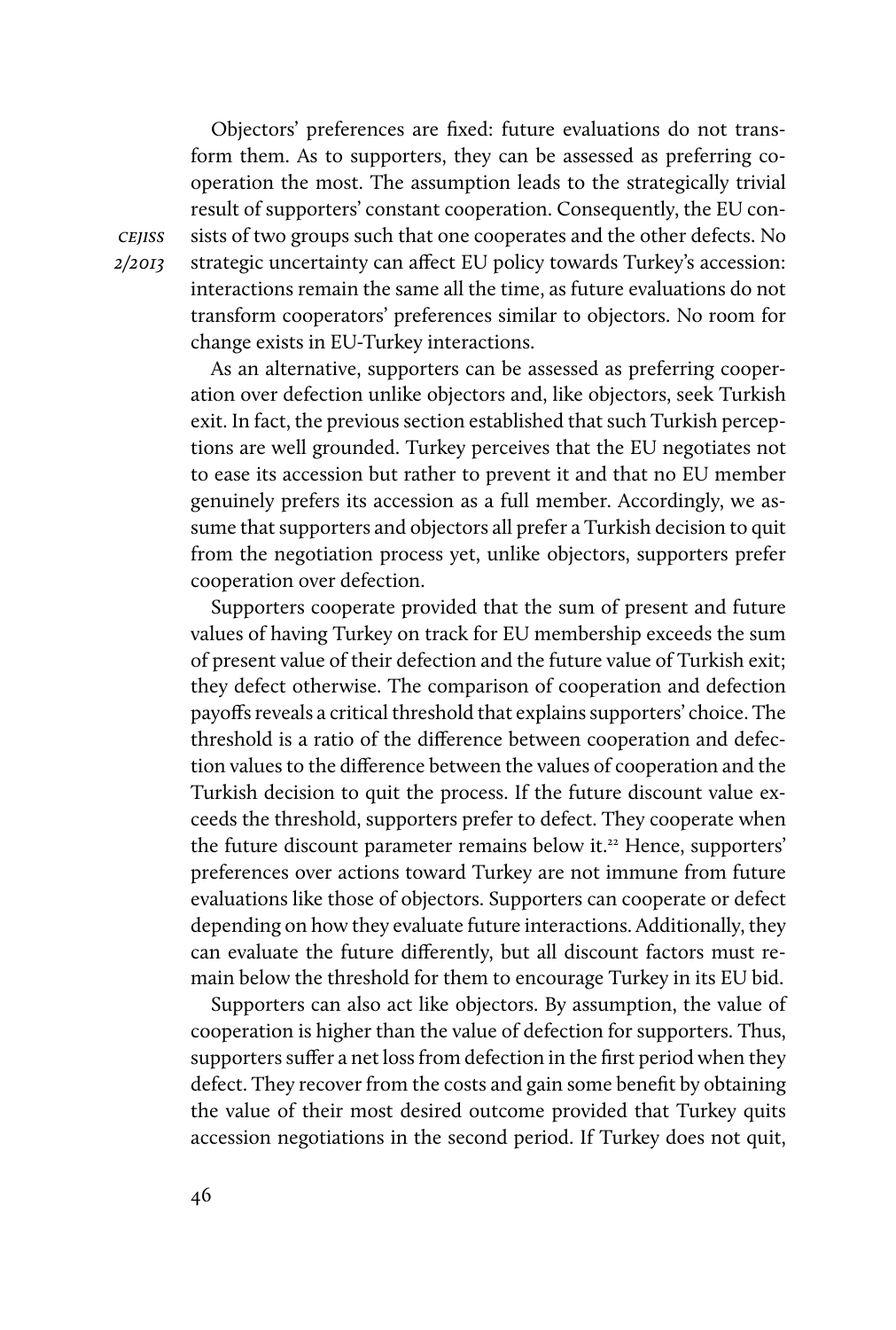defection in the first period becomes costly for supporters who would then have no incentive to behave like objectors. Therefore, supporters prefer to defect, if Turkey, as a reaction, certainly quits the process of accession.

Turkish decisions derive from a simple comparison similar to supporters' decision. If the sum of Turkish payoffs to EU cooperation and defection weighed by Turkish beliefs of receiving support or rejection constitutes a loss, Turkey stops negotiations. The comparison generates a threshold in the form of a ratio of Turkish payoff to EU rejection to the difference between Turkish payoff to EU rejection and EU support.<sup>23</sup> If the Turkish belief of receiving support remains below the threshold, Turkey quits from the accession process.

*Alternative Futures for the European Union-Turkey Accession Negotiations* 

#### Empirical Assesments

The Copenhagen criteria emphasises economic and political successes – such as achieving a functioning market economy, the capacity to compete within the EU, increases in the standards of democracy, and human rights – for would-be members. Therefore, Turkey's successes and failures in meeting the criteria affect how supporters evaluate cooperation, defection, and the Turkish decision to abandon the process.24 It can be safely assumed that objectors are indifferent to Turkish successes; Turkish failures can only strengthen their position towards Turkey. An analysis indeed claims that the accession of Muslim Turkey still remains controversial even if economic barriers are worked out.<sup>25</sup> Cultural differences, which are not included in the Copenhagen criteria, offset repercussions of Turkey's economic successes.

Turkey remains almost unaffected by the 2007 global crisis and its economic performance is impressive given the financial crises some EU members face. In fact, Turkey's economy is ranked 6<sup>th</sup> in the world in terms of the 2010 single-digit inflation rates compared to those EU countries.26 Turkey is the 'rising power on the Bosporus' and constitutes an economic power and a "trading state."<sup>27</sup> According to Turkish Prime Minister Erdoğan, these facts rule out the possibility of a poor country aiming at an expected economic growth through EU membership.<sup>28</sup>

A wealthier Turkey is certainly a more valuable candidate than an economically weak one. Supporters would then attribute higher values to cooperation. The Turkish elite also expects that the long-term Turkish assets form 'a hedge against EU rejection,' and make Turkey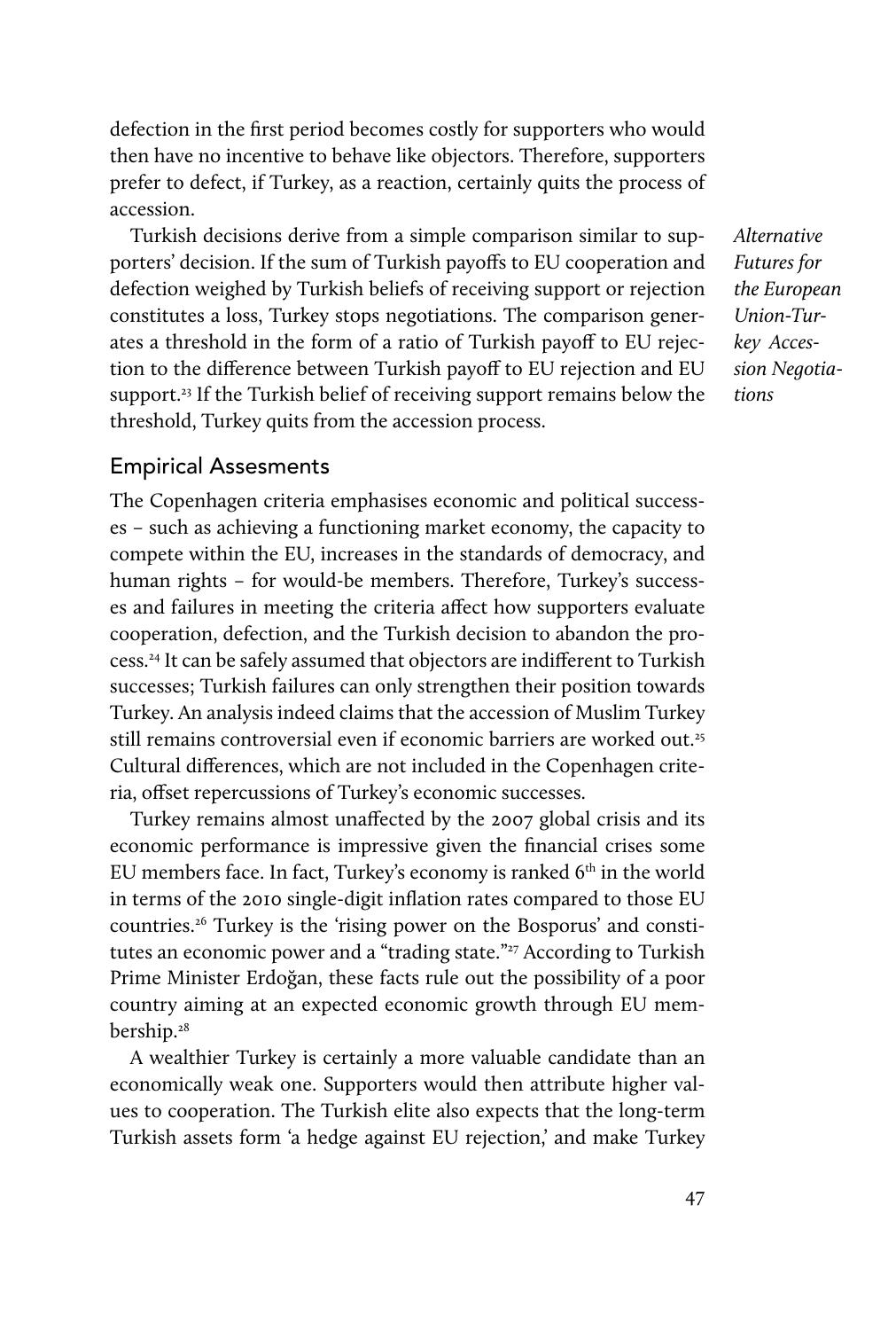'more attractive to Europe.'<sup>29</sup> Nevertheless, Turkey's economy is not immune from adverse developments. The Wall Street Journal indicates that Turkey's economic boom is not without structural weaknesses, as the value of Turkish lira continues to drop against the US dollar.<sup>30</sup> Therefore, Turkey's economic performance can vary affecting supporters' evaluations and their critical thresholds to cooperate.

*cejiss 2/2013*

> Turkish successes and failures in domestic reforms that aim at improving minority group rights and eliminating military interference into domestic politics also affects supporters' preference for cooperation. Van Rompuy and Barroso, respectively presidents of the European Council and the European Commission, congratulated Erdoğan on the success of the AKP in the parliamentary elections of 12 June 2011. They declared that progress in political reforms 'should also give a new impetus to the accession negotiations with the EU.'31 The rationale is that there is a lesser value in raising objections against a country sharing EU political norms. Thus, more valuable become efforts for uninterrupted accession negotiations with a more democratic Turkey having improved human rights.

> Constitutional amendments have been under way since 2001 and those following the 2010 Turkish referendum hint at Turkey's commitment for success along with the political criteria. Yet, there is no new Constitution. Moreover, Turkey's democratisation is difficult to achieve as long as the Kurdish question is not peacefully managed and civilian control over the military is not fully established.<sup>32</sup> There are actually several court cases against alleged military-coup leaders including civilians, bureaucrats, and journalists. The cases are still open while the intensity of armed clashes between the Turkish Army and the PKK (acronym for Partiya Kerkarani Kurdistan) is currently on the rise. Elected parliament members of the pro-Kurdish Peace and Democracy Party boycotted the Turkish Grand Assembly for a long time by refusing to take their parliamentary oaths. Some of them are charged with having ties to the PKK and are detained for this reason. A new constitution, prepared by the newly elected parliament, might be a solution to the Kurdish problem. It is unclear, however, how such a collective deal might be found. Political reforms to reach more refined norms constitute the greatest impediment to higher cooperation values and thresholds.

> A factor omitted in the Copenhagen criteria – which also impacts supporters' cooperation value – is Turkey's conduct of it new, more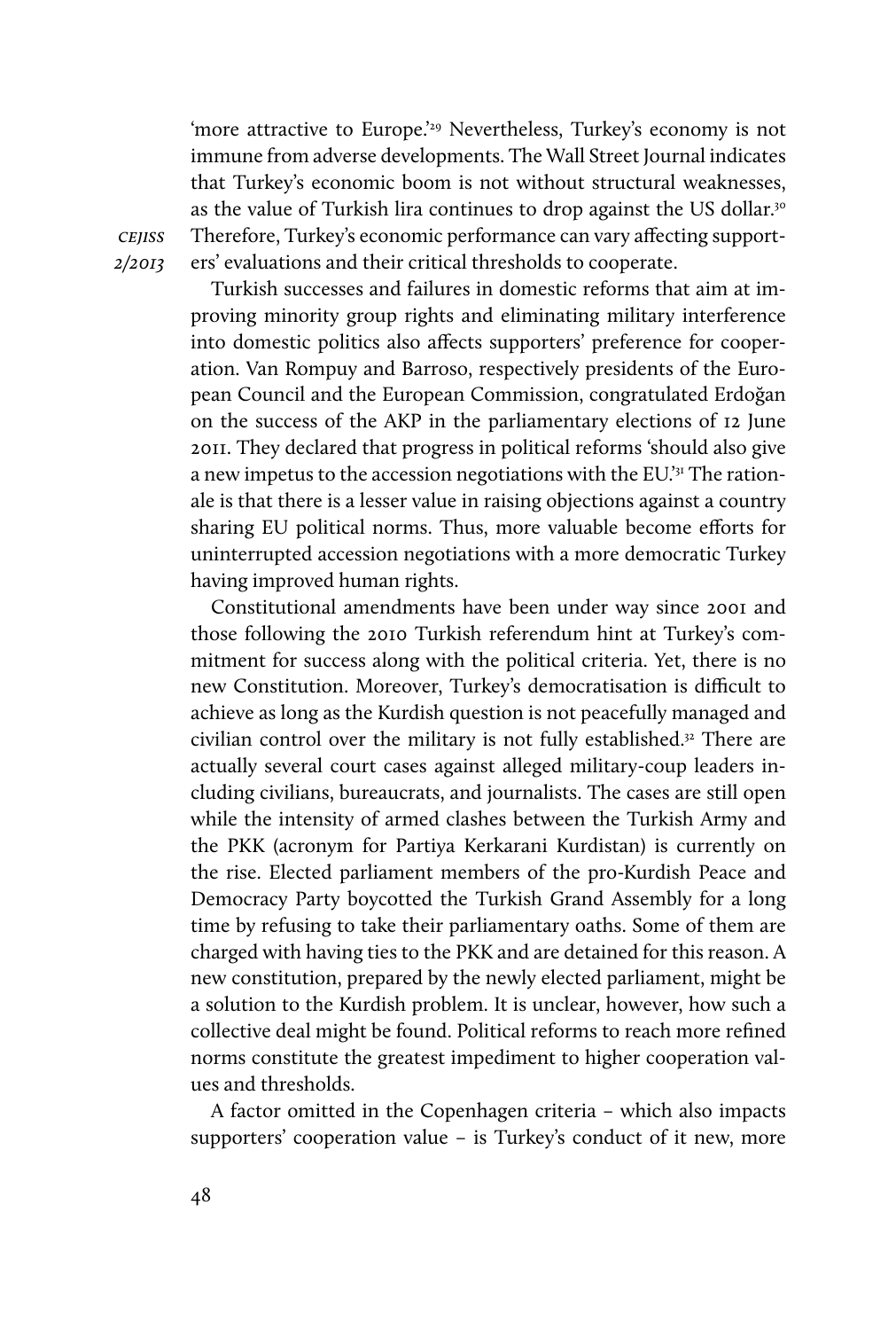active, foreign policy that aims at 'zero-conflict' with its neighbours and the establishment of lucrative trade relations. According to Ahmet Davutoğlu, Turkish Minister of Foreign Affairs and the architect of the new TFP, Turkey constitutes a source of stability for many countries and enjoys 'strategic depth.'33 He believes that Turkey is differentiated from other Islamic states with its unique history and Turkish speaking minorities around the world. Turkey's imperial history, geopolitical position, cultural affinities and ties can help foreign-policy makers in the Middle East and the Balkans to understand how interconnected are their countries with each other and with Turkey. Any Turkish foreign policy not tapping into the strategic depth constrains Turkey's diplomatic power and leverage.

Some analysts qualify the new TFP as "soft Euro-Asianism" as accession to the EU no more occupies an utmost priority for Turkish decision makers who are busy in building commercial and political connections with China and Russia.34 On the contrary, some analysts indicate that Turkish commitment to joining the EU is still strong. According to a political analyst, Turkey simply has alternative foreign options to increase its wealth and political influence at regional and global levels; the EU bid is just one of them. The new TFP remains in line with AKP political elite's cultural background and exhibits a "trading state" behaviour evolving through commercial links.<sup>35</sup> We also claim that a powerful and prosperous Turkey would become an attractive EU candidate through management of energy routes from Central Asia to Europe, Russo-Turkish energy cooperation prospects, lucrative trade interactions at different scales, and resolution of old animosities and conflicts in the neighbourhood.

Nevertheless, there are some question marks about the new TFP that became more volatile and independent in terms of the country's traditional-Western orientation. Some analysts believe that the drift in TFP constitutes a reaction to EU and American policies.<sup>36</sup> Consequently, there exists a tension between Turkish efforts for accession and the new TFP orientation.37 The accession of Turkey would lead to the EU entanglement in centuries-old rivalries ravaging the Middle East and the Caucasus.38 The current deterioration of Turkey-Israel and Turkey-Syria relations can indeed revive such worries and demonstrate that the new TFP can spectacularly fail. However, provided that the new TFP succeeds, Turkey's accession would not necessarily entail the EU entrapment in such conflict epicentres. As a consequence, the new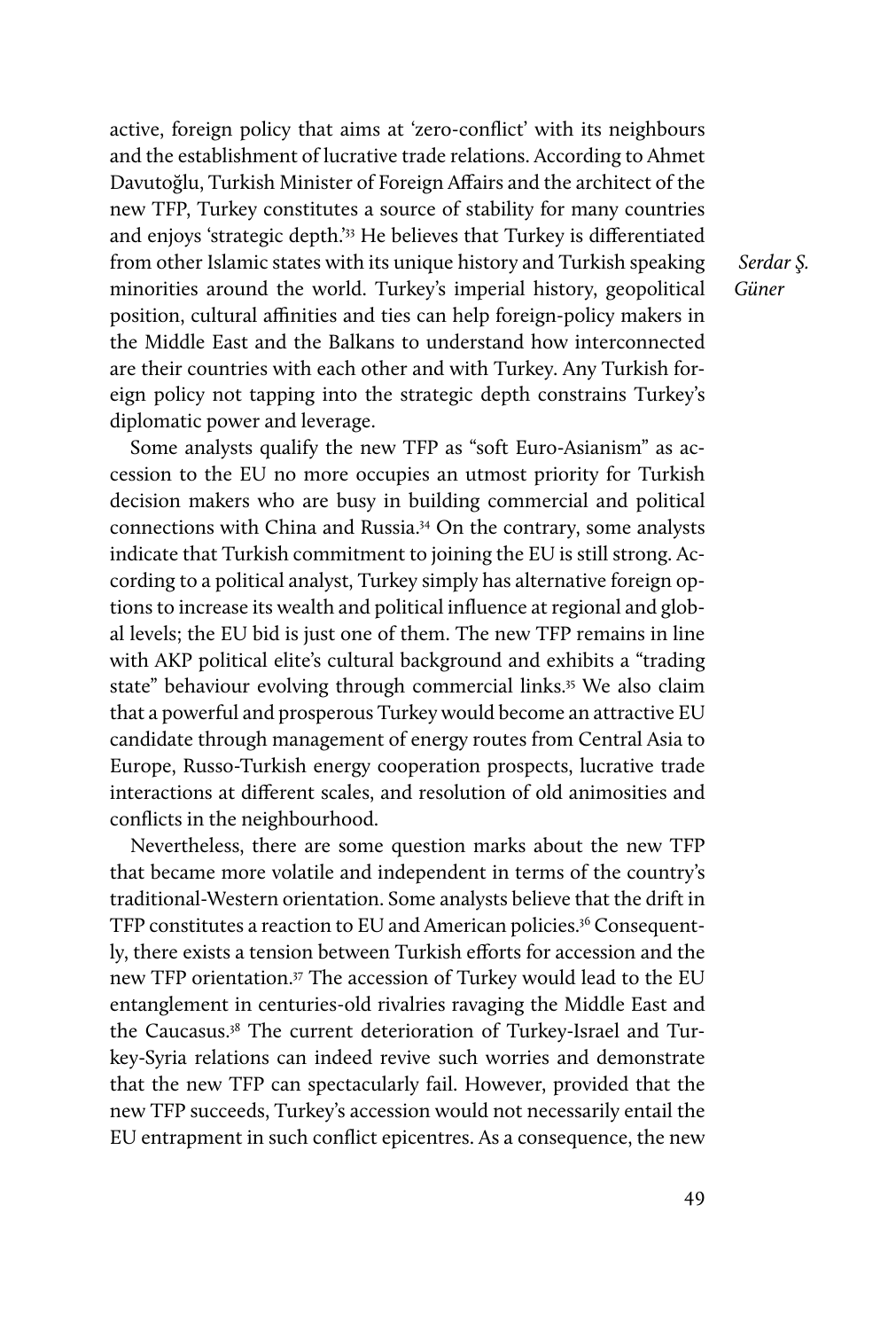TFP can strengthen or undermine anti-Turkish geo-strategic assessments within the EU and affect supporters' incentives to cooperate.

## Paths of Interactions

*cejiss 2/2013* A complex system of incentives underlies EU-Turkey interactions. The value of cooperation increases for supporters as Turkey registers successes in economics, foreign policy, and domestic reforms. The consequence becomes higher cooperation thresholds for supporters. It then becomes more likely that supporters' future discounts remain below thresholds which are getting closer to the value of one. Therefore, supporters cooperate with a successful Turkey by becoming less concerned about the future.

Yet, Turkish successes have produced an inversed impact on the Turkish threshold to quit. A successful Turkey can be assumed to evaluate objectors' defections as representing lesser costs. The consequence becomes lower Turkish thresholds to quit negotiations. It then becomes more likely that the now reduced Turkish beliefs of receiving support remains below thresholds which are contracting even more. Therefore, the slightest Turkish belief of receiving considerably low support, and, therefore, Turkish suspicion that supporters' now act like objectors, can prompt Turkey to end its EU membership quest.

In contrast, Turkish failures generate lower values of cooperation for supporters. The threshold of supporters' cooperation then becomes smaller. If supporters' future discounts are high and close to the value of one, it is likely that they exceed smaller thresholds. As a consequence, supporters who are patient, so that the future matters for them, prefer defect and act like objectors. Otherwise, if supporters do not care much about the future and, therefore, their discount factors are small and close to zero, then they cooperate. Therefore, those supporters that are less concerned about the future cooperate with those who care about the future and defect against a failing Turkey in accession negotiations.

For Turkey, the higher the rate of its failures, the higher are the costs of an EU rejection. A failing Turkey suffers more in the process and Turkey's threshold for ending negotiations rises. As a result, it becomes more likely that high Turkish belief of receiving support remains short of higher thresholds. Therefore, a failing Turkey can give up its EU membership bid even if its belief of receiving support is relatively strong. Three alternative paths below organise these dynamics and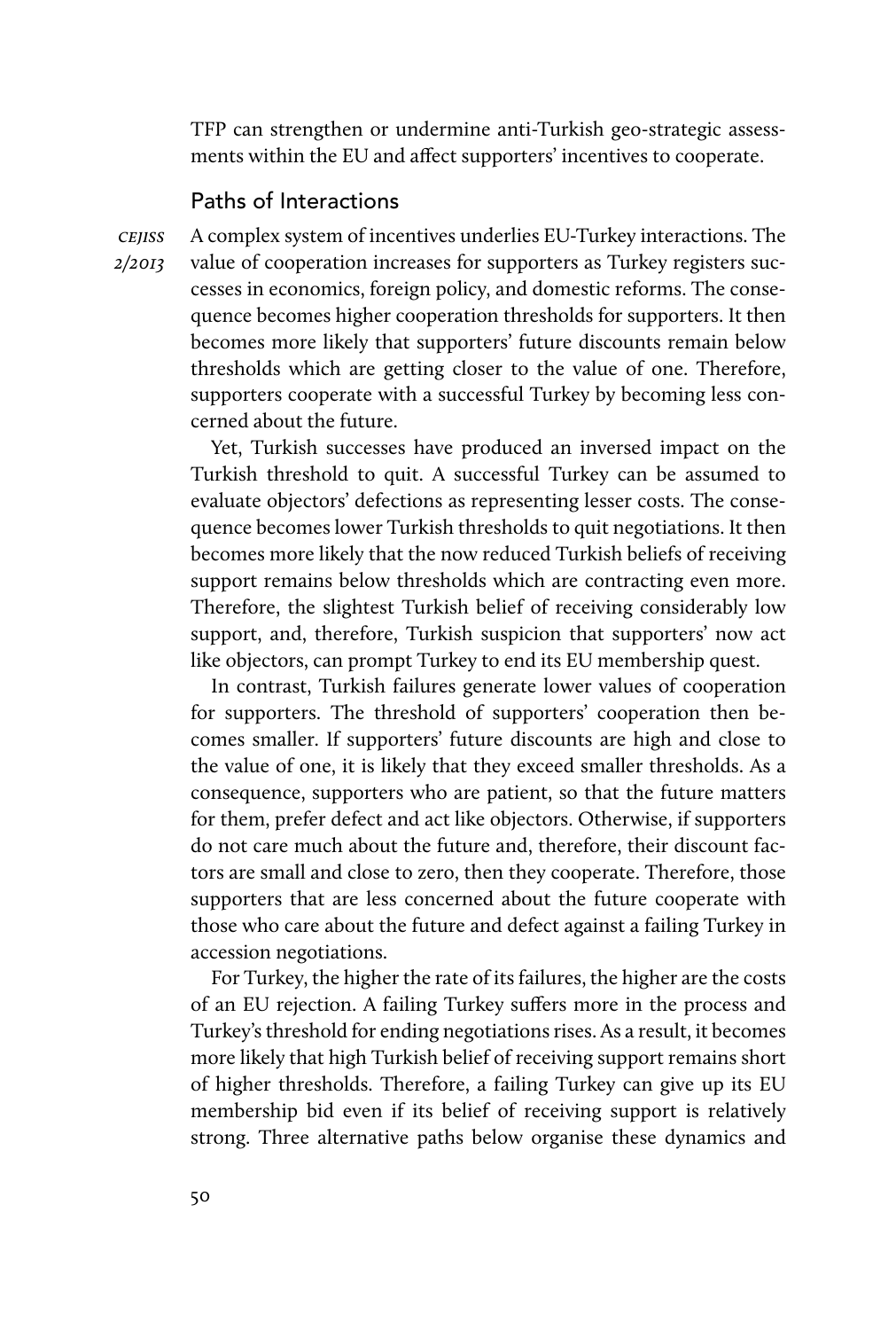display the complexity of EU-Turkey interactions.

## *Full Success*

As established, supporters continue to cooperate if their future discount rate remains below the critical threshold. In general, Turkish successes along the three dimensions lead to higher values of cooperation and lower values of Turkish unilateral exit and defection. The threshold then swiftly increases so that no discount rate can exceed it. Time preferences become obsolete for supporters.

Naturally, it is impossible to assess that each supporter has the same future preference as the others; some might be more patient, others less. If the threshold is high enough, it is more likely that each individual future discount rate remains below it, triggering cooperation. Consequently, supporters' time preferences would not matter for their cooperative conduct as long as the new TFP continues to augment Turkish power and reputation, domestic reforms are conducted at a steady rate, and Turkish economy continues to thrive. Supporters would always cooperate with a successful Turkey regardless its evaluations of future.

A fully successful Turkey remains in track not because it highly values supporters' cooperation but because it faces no objection. Turkey, registering successes in all three domains, does not have to perceive that the EU is the only way to harness wealth and power. It would end accession negotiations at the slightest perception of defection emanating from supporters. Yet no defection occurs in this case. Therefore, a fully successful Turkey does not need a high level of cooperation to continue accession negotiations. It can spend efforts to become an EU member under even smaller beliefs of receiving support.

## *Mixed Success*

If Turkey fails in some domain, supporters' payoff to cooperation decreases while Turkish unilateral exit and defection become more attractive for supporters. The weight of failures on the threshold can vary and affect each other. For example, failures in domestic reform can be evaluated as inconsiderable next to Turkish economic successes. An economic setback would hurt domestic reform efforts. Reversals in new TFP would drain economic performance and vice versa. As a result, the critical threshold would become lower at different rates affecting supporters' preference for cooperation. Supporters' time pref-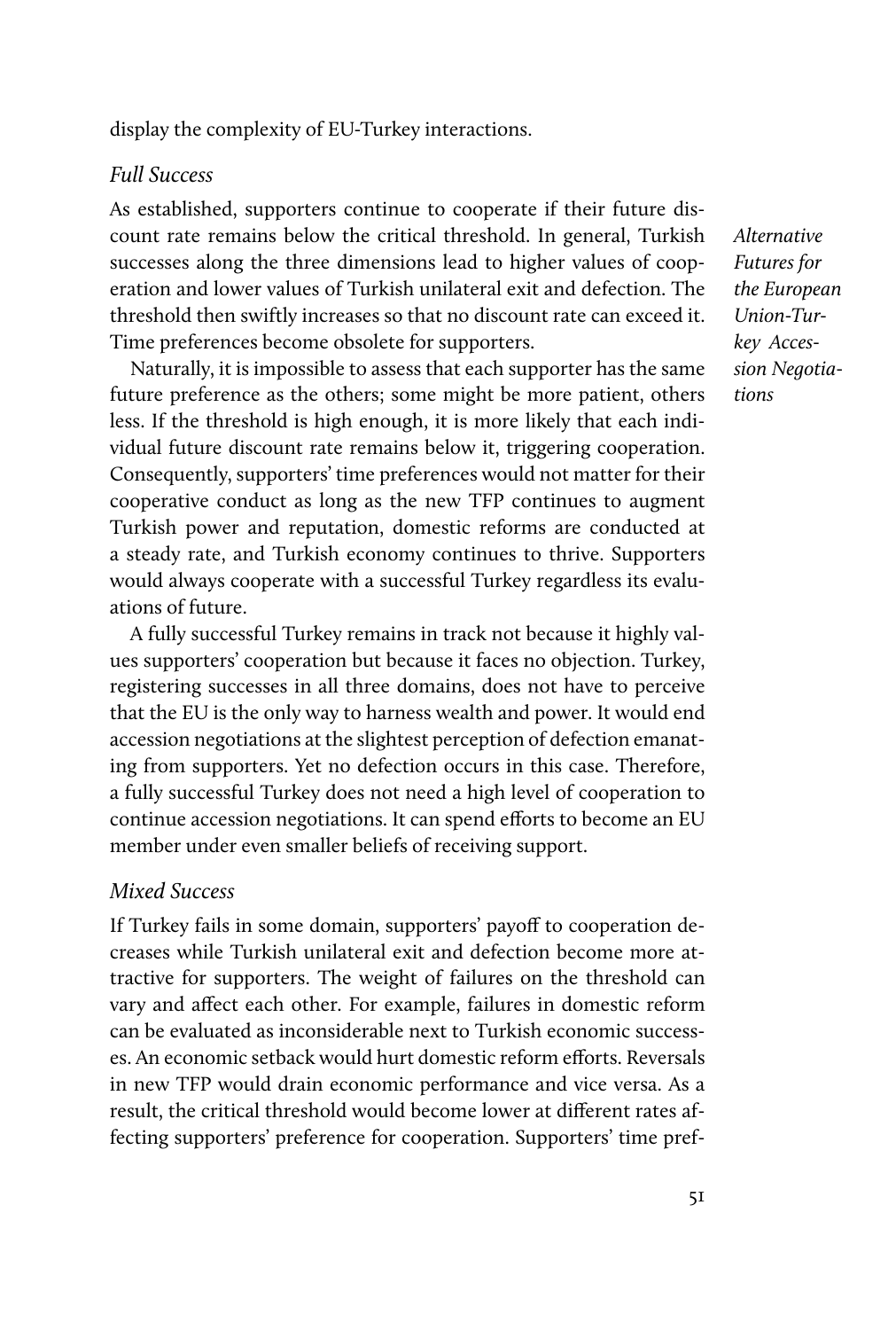erences start to matter given Turkish failures, because the discount rate must be lower than smaller thresholds for supporters to cooperate. Supporters' future payoffs then are weighted by discount factors close to zero. Thus, if supporters cooperate under some Turkish failures, say, in the domain of human rights reforms, this implies that the future concerns play a relatively lesser role in their preferences toward Turkey.

*cejiss 2/2013*

> Supporters do not necessarily have the same evaluations of the future. Some can cooperate with a failing Turkey only if the present is more important than the future, that is, if they are impatient. Some patient supporters can in turn value the future and defect while Turkey registers mixed successes. One would intuitively expect that if the future matters, some EU countries would have a higher tendency to cooperate with Turkey. Unfortunately, this might not be the case. Turkish failures induce supporters to encourage Turkey only if supporters evaluate future gains of the accession process are not as valuable as the present ones. The future then casts a shadow over present EU-Turkey interactions.

> An economic or a foreign policy success can induce Turkish leaders to become bolder during the accession process even if they fail in achieving higher standards of democracy and human rights. The reason is simple; leaders can assess EU defective moves as less costly compared to periods with no Turkish accomplishments in economics or foreign policy. A successful Turkey would evaluate EU cooperation as representing lesser values and become highly sensitive to a supporter's defection. Therefore, as EU cooperation loses value in the eyes of Turkish leaders, stopping negotiations can become a compelling option.

> According to Turkish leaders, Turkey having a stronger economy or an increased influence and power through its new foreign policy might not need an EU membership. Political reforms, for example, are not necessarily conducted to meet EU criteria; they are tools to improve Turkish standards of living. It is also possible that Turks simply will not desire their country to become an EU member in the future. National priorities can change. Perhaps EU membership is no more the principal Turkish national interest.39 Recent speeches emanating from the highest-rank Turkish leaders indicate that a reversal in Turkish preference might actually occur in the long run. Hence, a defection by a traditional supporter could prompt a partially successful Turkey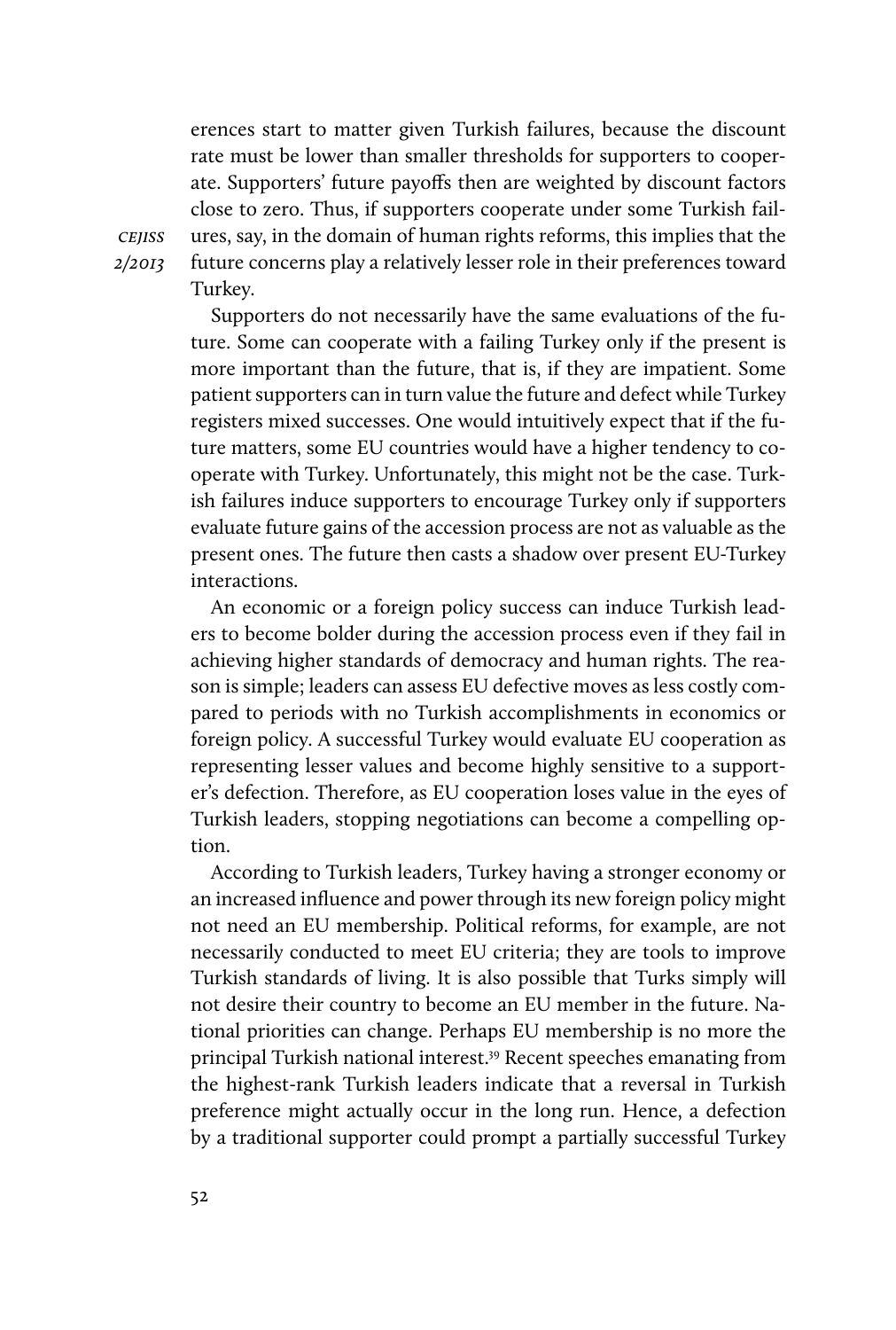to stop negotiations as Turkish perceptions of receiving support falls below the threshold.

To sum up, if Turkey is economically successful facing setbacks in foreign-policy or internal reforms, the accession process can become more conflictive than before. It is possible that some supporters defect and Turkey evaluates EU support as representing a lesser weight. The path of interactions can then reflect mixed actions and reactions both from the EU and Turkey demonstrating how cultural and religious differences divide states.

 *Serdar Ş. Güner*

## *Full Failure*

If Turkey fails in all three domains, the threshold for supporters' cooperation decreases further. All discount rates can exceed it triggering full EU opposition against Turkey. Turkish beliefs then determine Turkish decision to quit accession negotiations. To illustrate this, imagine that the EU decides to suspend accession negotiations as Turkey does not open its ports to Greek Cypriot vessels. Turkey must quit as a reaction because supporters suffer a net loss from defection in the first period when they defect. Supporters recover from the cost and make some benefit if Turkey quits accession negotiations in the second period obtaining the value of their most desired outcome.

Turkey quits if the expectation of continuing negotiations constitutes a loss given an overall EU defection. Turkey indeed suffers from an EU defection to a high extent because the EU becomes the sole anchor given no success in any domain. The higher the costs Turkey suffers from the EU defection, the higher the threshold for Turkish perceptions of interacting with supporters. Thus, while cooperation becomes highly valuable for a failed Turkey, it quits believing that even its traditional supporters tend to oppose its accession. In other words, a totally failed Turkey quits the accession process because negotiations becomes highly costly while it extremely appreciates supporters' cooperation. Hence, the third scenario demonstrates how a Muslim country can be a member of NATO but not of the EU.

#### Conclusion

This work obtained insights about EU-Turkey membership negotiations through a fairly simple analysis. The analysis developed does not aim at an empirical application, an overly complicated objective. The deductions made here do not explain what exactly happens or how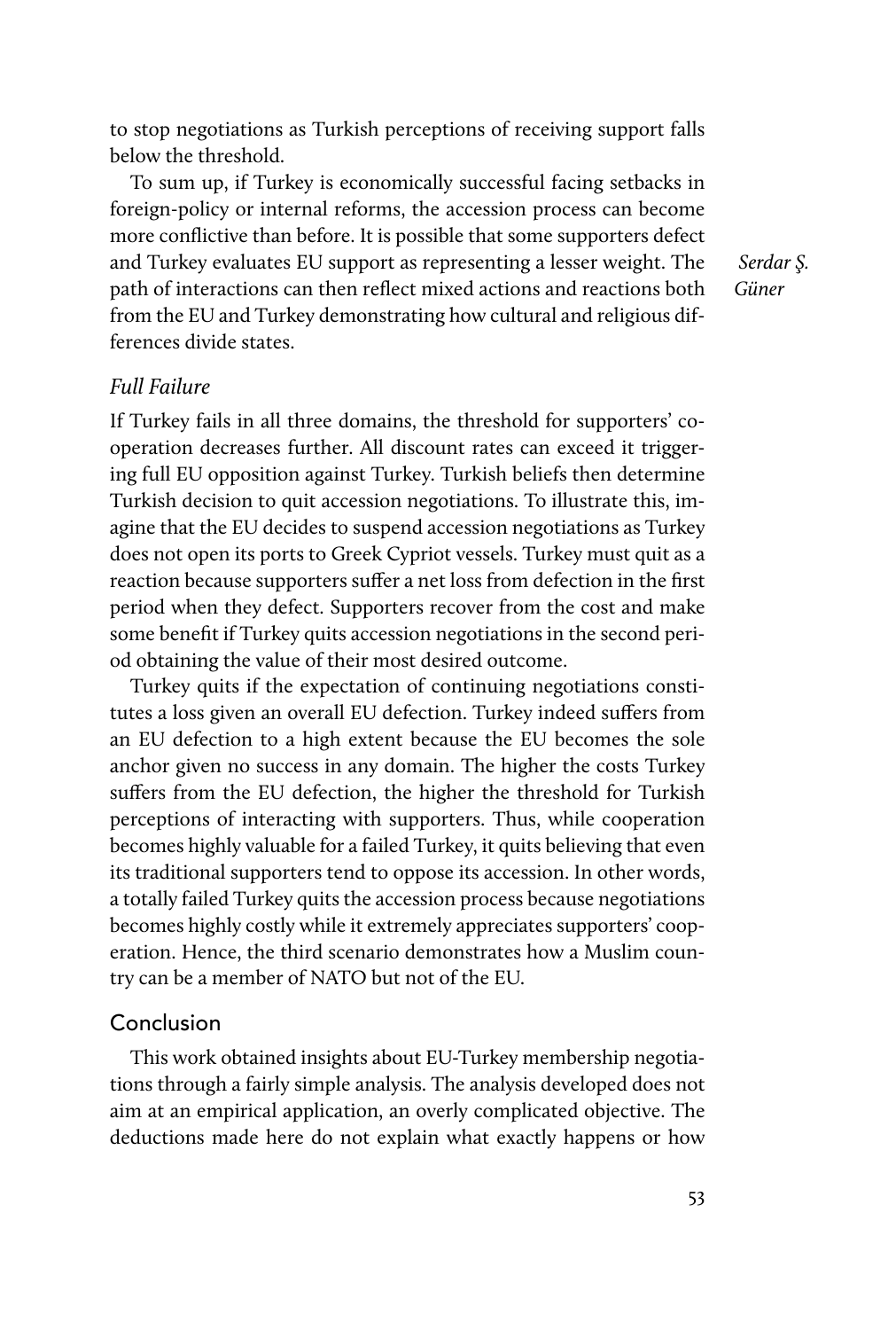the future will look like. They generate conceptual clarifications and insights by letting us think about different scenarios. Despite its simplicity, the analysis reveals how Turkish beliefs and EU time preferences change in function of Turkish successes and failures. In gist, Turkey would reciprocate cooperative moves as long as there is a division within the EU regarding Turkey's accession. As to future concerns of Turkey's traditional supporters, they outline possible paths depending on how Turkey fares.

The present analysis can be extended to cover additional periods, actions, and EU groups towards Turkish membership to allow for more complexity. Nevertheless, it sheds some light on the present and the future EU-Turkey negotiations. Any analysis of EU-Turkey interactions must be dynamic, as actors must look forward about successive periods and they can hurt each other in the future affecting their choices today. If Turkey is successful, the accession process will linger on for more years to come. This might be interpreted as a failure by some and as a success by others who oppose the adhesion of a Muslim country in the EU.

#### Appendix

#### *Supporters' threshold for cooperation and defection*

Let  $A_i$ , denote the value of Turkish unilateral end of negotiations,  $A_i$ the value of cooperation with Turkey, and  $A<sub>j</sub>$  the value of defection, that is, the opposition against full Turkish membership, for supporters. Supporters' preference ordering is assumed to be  $A_1 > A_2 > A_3 > 0$ . Supporters' cooperation payoff becomes  $A_2 + \delta A_2$  as it obtains  $A_2$  in both periods, but the second-period payoff is discounted. If supporters defect, they obtain  $A_{\frac{3}{2}}$  in the first period. Turkey then suffers  $B_{\frac{1}{2}}$  in the first period, updates its beliefs, and presumes it is dealing with objectors. As a result, Turkey stops negotiations in the second period. Turkish exit move generates a payoff of  $A_{\rm r}$  for supporters. Thus, the supporters receive a payoff of  $A_3 + \delta A_1$  from defection. They cooperate only if cooperation yields a higher payoff than defection, that is, if  $A<sub>3</sub> + \delta A<sub>1</sub>$  <  $A_2 + \delta A_2$ . Rearranging, we obtain  $\delta A_1 - \delta A_2 < A_2 - A_3$ . Hence, we have  $\delta$  (*A<sub>1</sub>* − *A<sub>2</sub>*) < *A<sub>2</sub>* − *A<sub>3</sub>*. Dividing both sides of the inequality by *A<sub>1</sub>* − *A<sub>2</sub>*, the future discount factor condition for supporters to cooperate with Turkey becomes:

*.*

*cejiss 2/2013*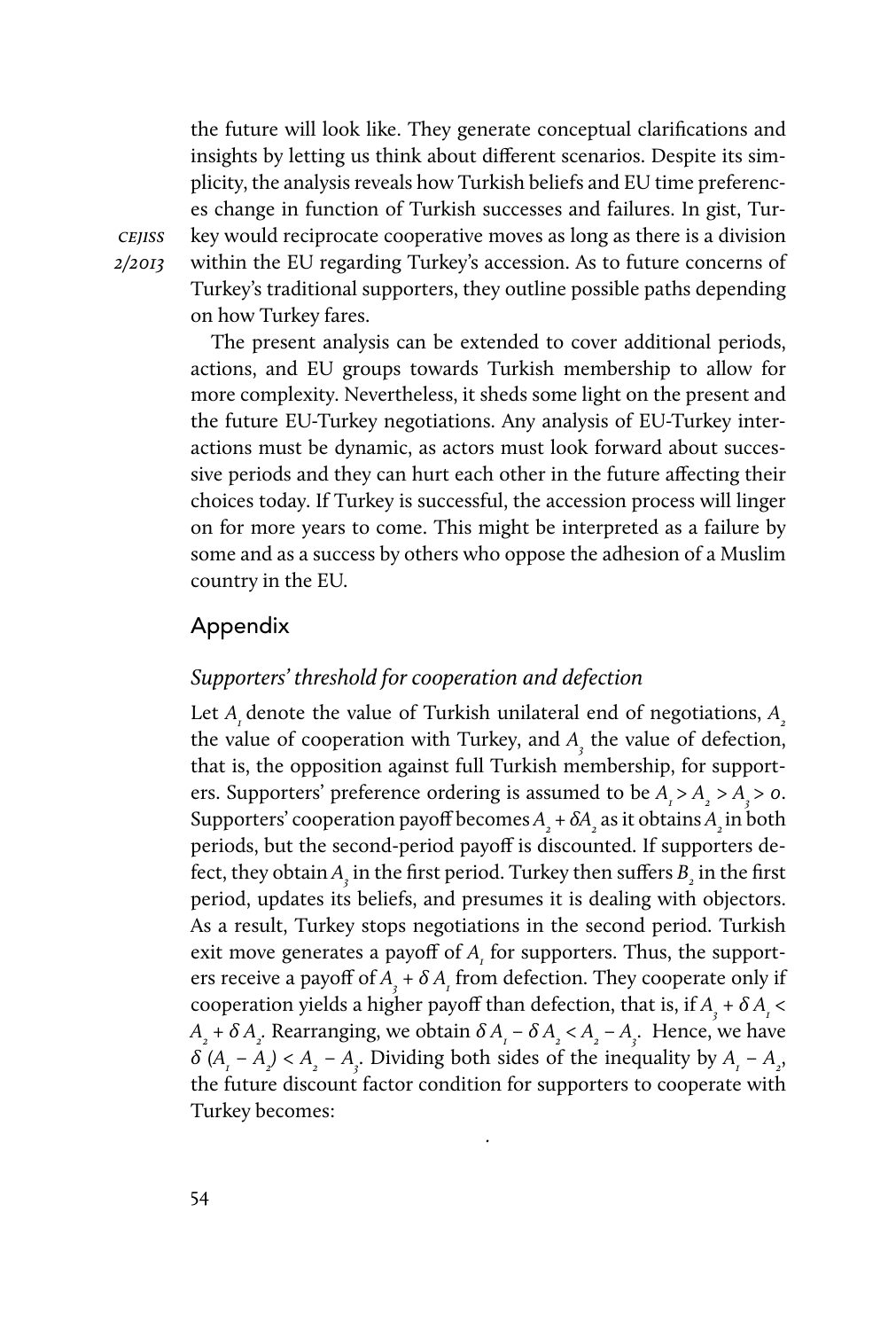$$
\delta < \frac{A_2 - A_3}{A_1 - A_2}
$$

#### *Turkish threshold for continuing negotiations*

Turkey walks away only if ending negotiations generates a payoff greater than or equal to the uncertain prospect negotiating with supporters or objectors. Turkey must decide to stay in or to exit the negotiation process without knowing whether it interacts with supporters or objectors. Turkish expectation of continuing negotiations is  $p B_{I}$  + (*1*) *-*  $p$ ) $B_2$  where  $p$  and  $I$  -  $p$  are Turkish beliefs of interacting with supporters and objectors;  $B_{i}$  and  $B_{i}$  are Turkish payoffs to EU cooperation and defection, respectively. We assume that  $B_i > 0 > B_2$ . If the expectation constitutes a loss, that is,  $o > pB_1 + (I - p)B_2$ , Turkey stops to avoid any more losses. The inequality implies that:

$$
p < \frac{B_2}{B_2 - B_1}
$$

 $\frac{B_2}{B_2-B_1}$  The threshold  $\overline{B_2-B_1}$  is positive, as both the nominator and the denominator of threshold are negative and smaller than one under the assumption of  $B_i > 0 > B_i$ .

\*\*\*

Serdar Ş. Güner is affiliated to the Department of International Relations at Bilkent University, and may be reached at: [sguner@bilkent.](mailto:sguner@bilkent.edu.tr) [edu.tr](mailto:sguner@bilkent.edu.tr)

#### **Notes**

1 'USAK,' Dış Politika Algılama Anketi, Ankara, August 2009, available at: <http://www.usak.org.tr/dosyalar/TDPAnket4\_TFP. pdf > (accessed 13 May 3013) and German Marshall Fund, Trans-atlantic Trends, September 2010, available at: [<www.gmfus.org/](http://www.gmfus.org/trends/2010/) [trends/2010/](http://www.gmfus.org/trends/2010/)> (accessed 13 May 2013). See also Ç. Kentmen (2008),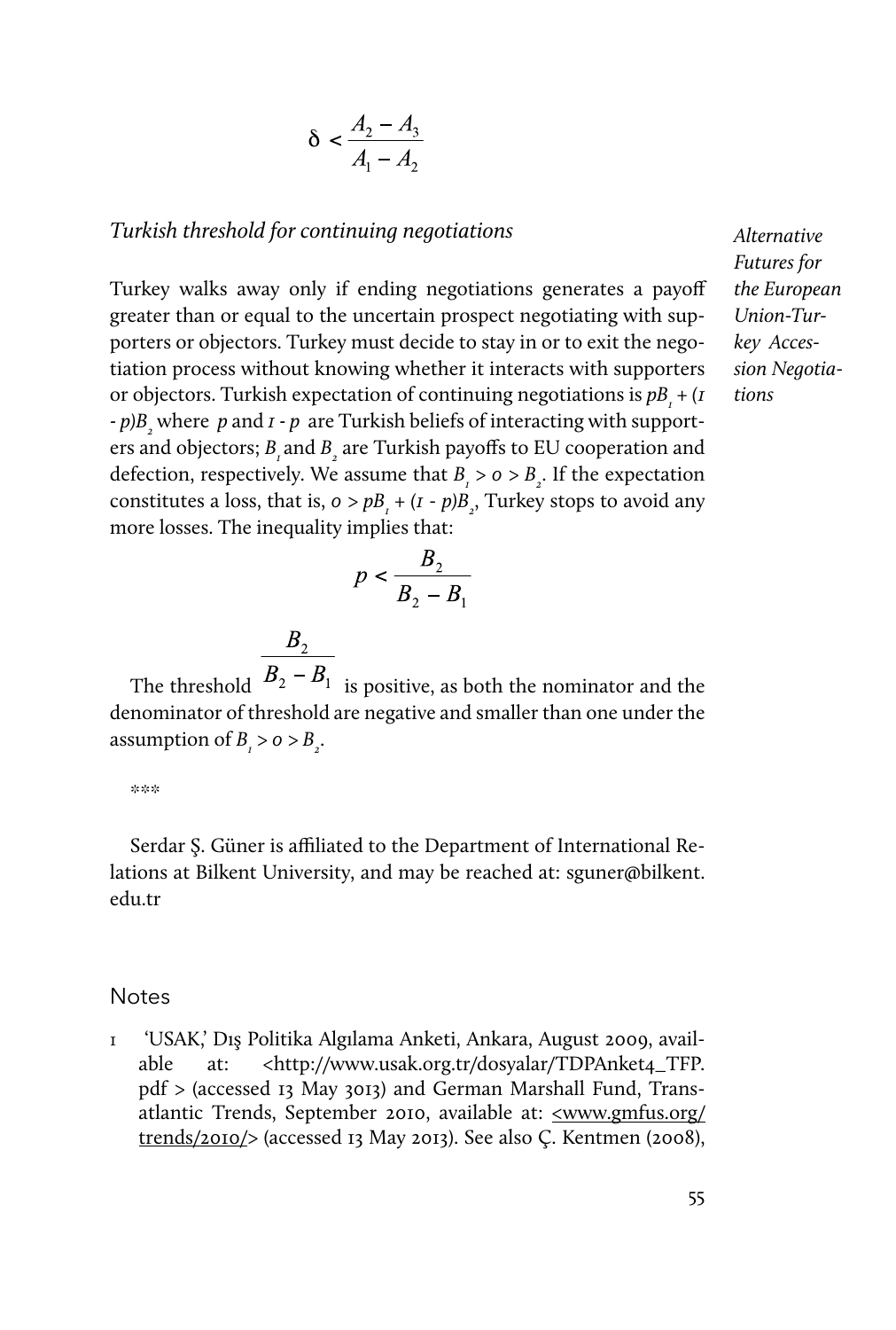'Determinants of Support for EU Membership in Turkey: Islamic Attachments, Utilitarian Considerations and National Identity', *European Union Politics*, 9:4, pp.487–510.

2 See [<www.euractiv.com/en/eu-elections/sarkozy-kicks-french](http://www.euractiv.com/en/eu-elections/sarkozy-kicks-french-eu-elections-campaign/article-182104)[eu-elections-campaign/article-182104>](http://www.euractiv.com/en/eu-elections/sarkozy-kicks-french-eu-elections-campaign/article-182104) for Sarkozy's view and [<www.euractiv.com/en/eu-elections/turkey-shocked-franco-ger](http://www.euractiv.com/en/eu-elections/turkey-shocked-franco-german-election-rhetoric/article-182187)[man-election-rhetoric/article-182187>](http://www.euractiv.com/en/eu-elections/turkey-shocked-franco-german-election-rhetoric/article-182187) (accessed 25 May 2013) for Merkel's.

- 3 Huntington (1993), 'The Clash of Civilizations?' *Foreign Affairs*, 72:3, pp. 22-49.
- 4 Bürgin (2010), 'Cosmopolitan Entrapment: The Failed Strategies to Reverse Turkey's EU Membership Eligibility,' *Perspectives: Central European Review of International Affairs*, 18:2, pp. 33-56; De Vreese, Boomgaarden, and Semetko (2008), 'Hard and Soft: Public Support for Turkish Membership in the EU,' *European Union Politics*, 9:4, pp. 511-530; Jovanovich (2004), 'Eastern Enlargement of the EU: A Topsy-Turvy Endgame or Permanent Disillusionment,' *Journal of Economic Integration*, 19:4, pp. 830-868; Grigoriadis (2006), 'Turkey's Accession to the European Union: Debating the Most Difficult Enlargement Ever,' *SAIS Review*, 26:1, pp. 147-160; Rumelili (2011), 'Turkey: Identity, Foreign Policy, and Socialization in a Post-enlargement Europe,' *Journal of European Integration*, 33:2, pp. 235-249; Rumelili (2004), 'Constructing Identity and Relating to Difference: Understanding the EU's Mode of Differentiation,' *Review of International Studies*, 30:1, pp. 27–47; Schmidt (2012), 'European Member State Elites' Diverging Visions of the European Union: Diverging Differently Since the Economic Crisis and the Libyan Intervention?' *Journal of European Integration*, 34:2, pp. 169-190. Yeğenoğlu (2006), 'The Return of the Religious: Revisiting Europe and its Islamic Others,' *Culture and Religion*, 7:3, pp. 245-261; Wodak (2007), 'Discourses in EU Organizations: Aspects of Access, Participation, and Exclusion,' *Text and Talk*, 25:5/6, pp. 655-680.
- 5 Köprülü (2009), 'Paradigm Shift in Turkey's Foreign Policy,' *Brown Journal of International Affairs*, 16:1, p. 185-201; Müftüler-Baç (2000), 'Through the Looking Glass: Turkey in Europe,' *Turkish Studies*, 1:1, pp. 21-35; Robins (2006), 'A Double-Gravity State: Turkish Foreign Policy Reconsidered,' *British Journal of Middle Eastern Studies*, 33:2, pp. 199-211; Robins (2007), 'Turkish Foreign Policy Since 2002: Between a Post-Islamist Government and a Kemalist State,' *International Affairs*, 83:2, pp. 289-304.
- 6 Kardaş (2010), 'Turkey: Redrawing the Middle East Map or Building Sandcastles? *Middle East Policy,* 17:1, p. 115-136. Larrabee (2010),

*cejiss 2/2013*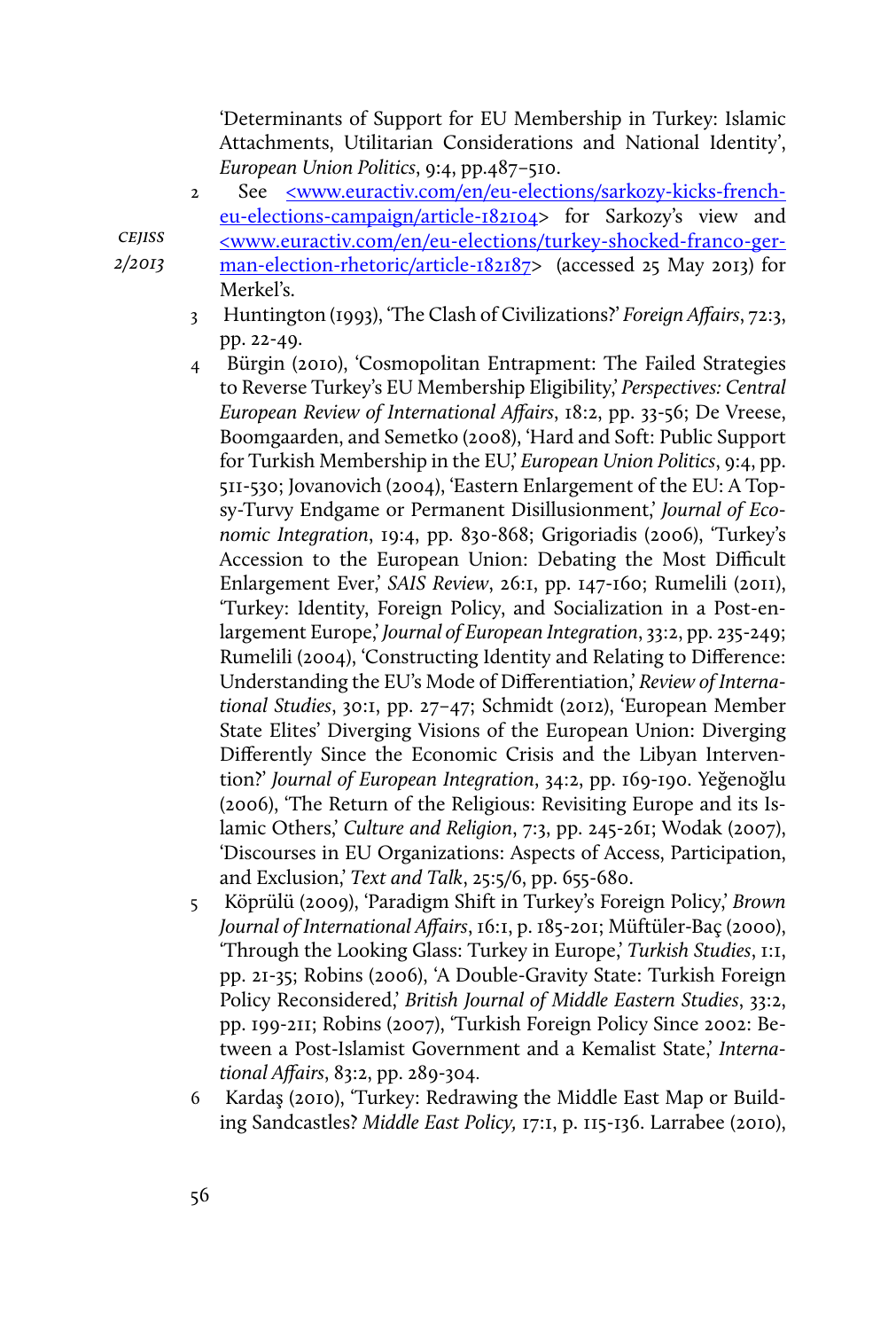'Turkey's New Geopolitics,' *Survival*, 52:2, pp. 157–180.

7 Kirişçi (2004), 'The December 2004 European Council Decision on Turkey: Is It an Historic Turning Point?' *The Middle East Review of International Affairs*, 8:4, pp. 87-94; Öniş (2007), 'Conservative Globalists Versus Defensive Nationalists: Political Parties and Paradoxes of Europeanisation in Turkey,' *Journal of Southern Europe and the Balkans*, 9:3, pp. 247-261; Öniş (2009), 'The New Wave of Foreign Policy Activism in Turkey: Drifting Away from Europeanisation?' Danish Institute for International Studies Report, no. 5.

- 8 Müftüler-Baç (2008), 'The European Union: Accession Negotiations with Turkey from a Foreign Policy Perspective,' *Journal of European Integration*, 30:1, p. 67.
- 9 Gordon and Taşpınar (2006), 'Turkey on the Brink,' *Washington Quarterly*, 29:3, pp. 57-70; D. Jung (2001), 'Turkey and Europe: Ongoing Hypocrisy?' Working paper, Copenhagen Peace Research Institute; Yılmaz (2011), 'Turkey's Membership in the EU: Realistic or Merely Wishful?' Available at:
- [<http://hir.harvard.edu/print/turkey-s-membership-in-the-eu-realis](http://hir.harvard.edu/print/turkey-s-membership-in-the-eu-realistic-or-merely-wishful)[tic-or-merely-wishful>](http://hir.harvard.edu/print/turkey-s-membership-in-the-eu-realistic-or-merely-wishful) (accessed 28 May 2013); Yılmaz (2008), 'Euroskepticism in Turkey: Parties, Elites and Public Opinion, 1995– 2006,' *South European Society and Politics*, 16:1, pp. 185-208.
- 10 Müftüler-Baç (2008), pp. 201-219; Müftüler-Baç and McLaren (2003), 'Enlargement Preferences and Policy-Making in the European Union: Impacts on Turkey,' *European Integration*, 25:1, pp. 17-30*.*
- 11 Öniş (2011), 'Multiple Faces of the "New" Turkish Foreign Policy: Underlying Dynamics and a Critique,' *Insight Turkey*, 13:1, pp. 47-65; Kardaş (2010), p.116.
- 12 Erdoğdu (2002), 'Turkey and Europe: Undivided but Not United,' *Middle East Review of International Affairs*, 6:2, p. 43.
- 13 Schelling (1980), *The Strategy of Conflict*, Harvard UP, pp. 50-52.
- 14 Merkel re-iterated her position with respect to Turkish candidacy during her recent visit of Cyprus, available at: <www.neurope.eu/ articles/104242.php> (accessed 20 May 2013).
- 15 Christensen (2009), 'Mobilising Local Networks for a Better Informed Dialogue on Turkey's Accession to the EU,' Policy Brief, Danish Institute of International Studies; Kettle (2010), 'Disgracefully, Turkey's EU Accession Bid is Going Nowhere Soon,' *Guardian*, 29 October, p. 43; Morelli (2010), 'European Union Enlargement: a Status Report on Turkey's Accession Negotiations,' CRS Report for the Congress available at: [<www.fas.org/sgp/crs/row/RS22517.](http://www.fas.org/sgp/crs/row/RS22517.pdf) [pdf](http://www.fas.org/sgp/crs/row/RS22517.pdf)> (accessed 12 June 2013); Tocci (2010), 'The Baffling Short-Sightedness in the EU-Turkey-Cyprus Triangle,' available at: <www.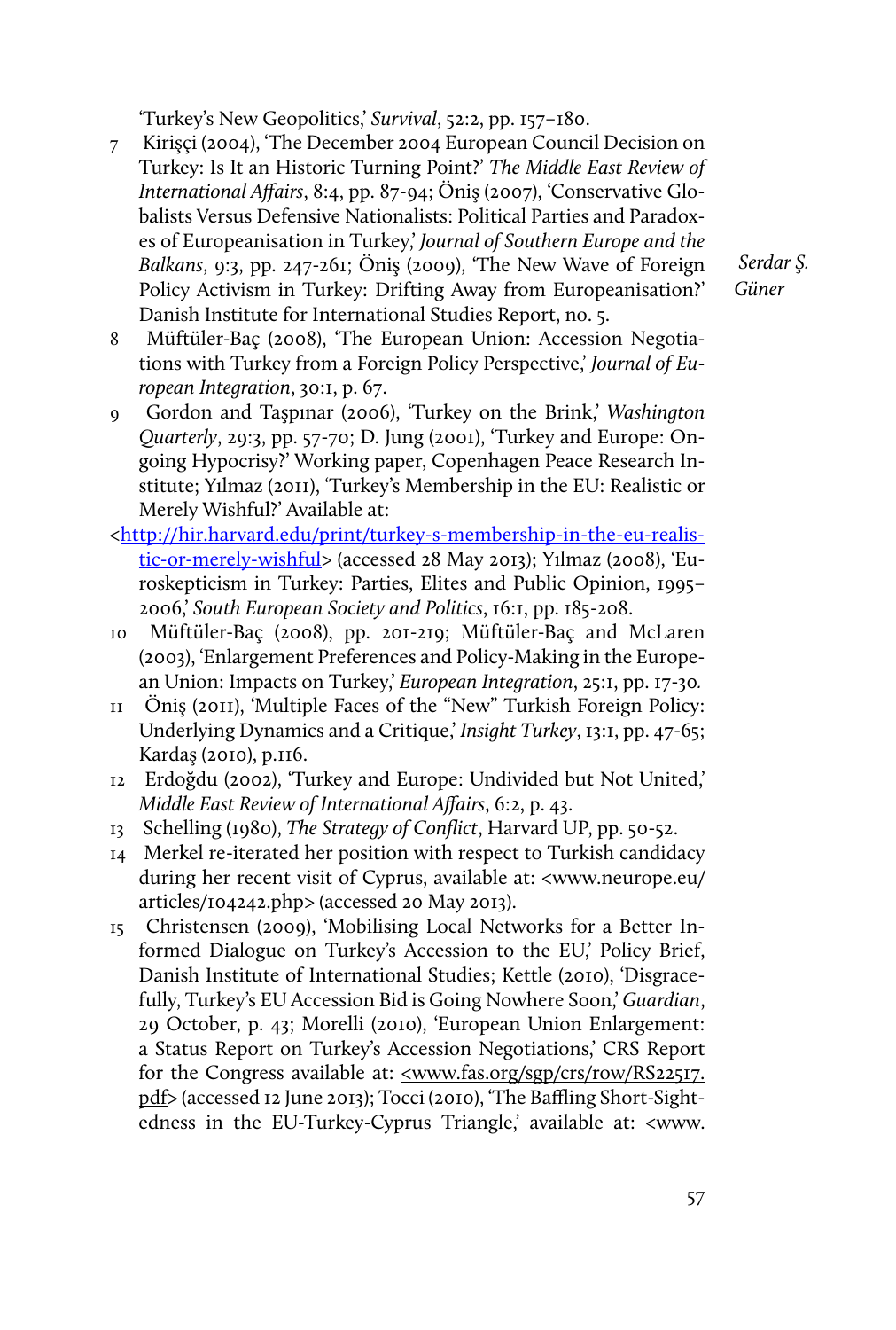ciaonet.org/wps/iai/0020222/f\_0020222\_17096.pdf> (accessed 10 June 2013).

16 Karakaş (2006), 'Gradual Integration – A Sustainable Alternative for Both Sides, Center for European Integration Studies (ZEI) ZEI Turkey Monitor, 2:4: pp. 5-7, available at: <u>[<www.zei.de/download/](http://www.zei.de/download/zei_tur/ZEI_EU-Turkey-Monitor_vol2no1.pdf)</u> [zei\\_tur/ZEI\\_EU-Turkey-Monitor\\_vol2no1.pdf>](http://www.zei.de/download/zei_tur/ZEI_EU-Turkey-Monitor_vol2no1.pdf) (accessed 22 May

*cejiss 2/2013*

2013).

- 17 Pope (2009), 'Privileged Partnership Offers Turkey Neither Privilege Nor Partnership.' Available at: [<www.crisisgroup.org/en/](http://www.crisisgroup.org/en/publication-type/blogs/eu-turkey-cyprus-triangle/privileged-partnership-offers-turkey-neither-privilege-nor-partnership.aspx) [publication-type/blogs/eu-turkey-cyprus-triangle/privileged-part](http://www.crisisgroup.org/en/publication-type/blogs/eu-turkey-cyprus-triangle/privileged-partnership-offers-turkey-neither-privilege-nor-partnership.aspx)[nership-offers-turkey-neither-privilege-nor-partnership.aspx](http://www.crisisgroup.org/en/publication-type/blogs/eu-turkey-cyprus-triangle/privileged-partnership-offers-turkey-neither-privilege-nor-partnership.aspx)> (accessed 12 June 2013).
- 18 Bech and Snyder (2011), 'Religion's Contribution to International Relations Theory,' in Snyder (ed.) (2011), *Religion and International Relations Theory*, Columbia UP, p. 201.
- 19 Gordon and Taşpınar (2004), 'Turkey's European Quest: The EU's Decision on Turkish Accession,' Centre on the United States and Europe, The Brookings Institution; Hadjit and Moxon-Browne (2005), 'Foreign Direct Investment in Turkey: The Implications of EU Accession,' *Turkish Studies*, 6:3, pp. 321–40.
- 20 Gardner (2003), *Games for Business and Economics*. New Jersey: Wiley; E. Rasmusen (1989), *Games and Information: An Introduction to Game Theory*. Cambridge: Basil Blackwell.
- 21 French President François Hollande has the same attitude towards Turkish accession as his predecessor Nicolas Sarkozy. The likelihood of Laurent Fabius who opposes Turkish accession to become the new French MFA can only strengthen such prospects.
- 22 See appendix.
- 23 See appendix.
- 24 European Council 2010 Progress Report on Turkey, pp. 9-12.
- 25 Nelsen, Guth, and Cleveland (2001), 'Does Religion Matter? Christianity and Public Support for the European Union,' *European Union Politics*, 2:2, p. 22.
- 26 For details see: <www.globserver.com/en/turkey-economy> (accessed 22 May 2013).
- 27 Kirişçi (2009), 'Transformation of Turkish Foreign Policy,' *New Perspectives on Turkey*, 40:1, pp. 29-57; Steinvorth and Zand. (2011), 'Is Erdogan's Success Pulling Turks Away from Europe?' *Der Spiegel*, 9 June 2009; see also Kirişçi, (2009), pp. 33.
- 28 Erdoğan (2011), 'The Robust Man of Europe: Turkey Has the Vigor that the EU Needs Badly,' *Newsweek*.
- 29 Danforth (2011), 'Turkey: Between Paranoia and Prosperity,' *Dis-*